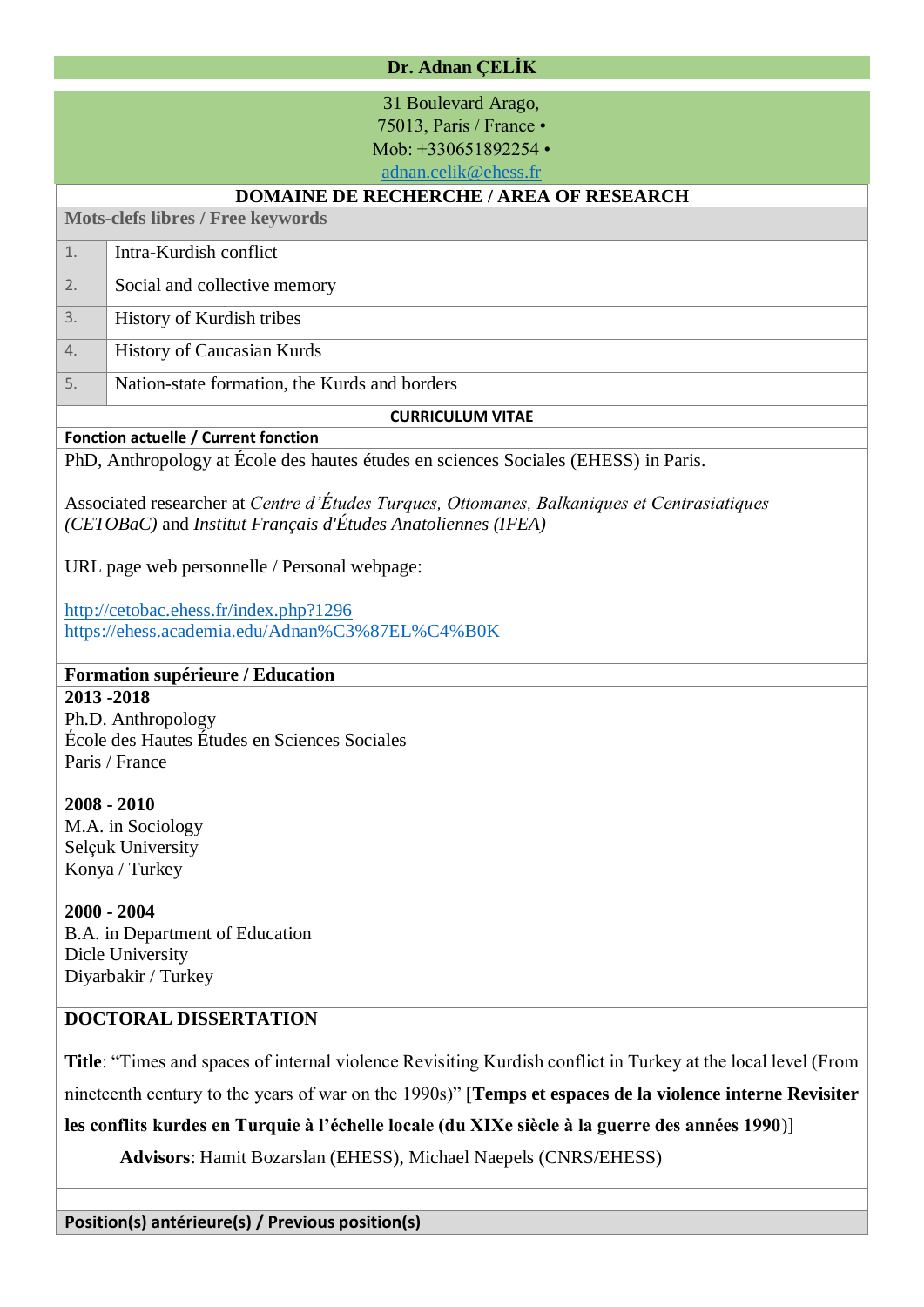| De  à  / Since | Ville (Pays) / Locality (Country) | Organisme / Organisation      | Fonction                      |
|----------------|-----------------------------------|-------------------------------|-------------------------------|
| to             |                                   |                               |                               |
| 2005-2011      | Diyarbakir, Turkey                | <b>Ministry of National</b>   | <b>Primary School</b>         |
|                |                                   | <b>Education of Turkey</b>    | <b>Teacher</b>                |
| 2008-2011      | <b>Turkey</b>                     | Öğretmen Akademisi            | <b>Instructor</b> (part time) |
|                |                                   | Vakfi (Teachers'              |                               |
|                |                                   | <b>Academy Foundation</b> )   |                               |
| 2010-2011      | <b>Turkey</b>                     | Toplum Gönüllüleri            | <b>Vice Chair</b>             |
|                |                                   | <b>Vakfi (Foundation of</b>   |                               |
|                |                                   | <b>Community Volunteers</b> ) |                               |

#### **PROJETS DE RECHERCHE FINANCES - RECOMPENSES / FUNDED PROJECTS - AWARDS RESEARCH GRANTS:**

- (2018): Assistant in Research Project, "**Social Movement Learning and Knowledge Production in the Struggle for Peace with Social Justice: Case Studies from Four Conflict-Affected Contexts**", under the supervision of Professor Mario Novelli at University of Sussex.
- (2017-2018): Assistant in Research Project, "**Collective Violence against Minorities across Time and Space: From the Armenian Genocide to Kurdish Massacres in the Turkish Republic**", under the supervision of Professor Fatma Müge Göçek at University of Michigan.
- (2017 present): Contributor for the research project, "**Tribes & Scribes: Tribal and religious authority in the Middle East and Central Asia, from WWI to the 'Islamic State"** under the supervision of Professor Stéphane Dudoignon at EHESS.
- (2013–2014): Assistant in Research Project, "**1915, The Kurds and Diyarbekir**", funded by İsmail Beşikçi Foundation.
- (2010-2012): Assistant in Research Project, "**Young people Speak Out: The Contribution of Oral History to Facing the Past, Reconciliation and Democratization in Turkey**" under the supervision of Professor Leyla Neyzi at Sabancı University.

# **FELLOWSHIPS**

- (March 2017 July 2018): IFEA Scholarship (Istanbul)
- (September 2016 March 2017): Support for International Student Mobility by TEPSIS (Visiting Researcher at the University of Michigan)
- 2014 Awardee of Support Fund for Research in History Studies by History and Memory Research Fund of Hrant Dink Foundation.
- (January 2012– December 2016): French Government Scholarship for International Students (Paris)
- (2000-2002): Turkey Education Volunteers Foundation Scholarship
- (2000-2004): Turkey Prime Ministry Scholarship
- (2000–2004): Turkey Ministry of National Education Scholarship

# **PUBLICATIONS**

- 1. Adnan Çelik et Béatrice Garapon. **« Activisme Parlementaire et Entrepreneurs Identitaires: Une Nouvelle Génération Kurde En Politique (1946-1960) »** [Parliamentary Activism and Identity Entrepreneurs: A New Generation of Kurds in Politics, 1946-1960]. *Anatoli,* 2017, no. 8, pp. 205-232.
- 2. Adnan Çelik, **« Cent ans de malédiction ! La confrontation symbolique relative au génocide des Arméniens dans les « contre-mémoires»** des kurdes » [A hundred-year curse! The symbolic confrontation about the genocide of the Armenians in the "counter-memories" of the Kurds] in Joceline Chabot and all. (ed), *Le génocide des Arméniens: Représentations, Traces, Mémoires*, Presses de l'Université Laval, Canada, pp.135-148, 2017.
- 3. Adnan Çelik and Ergin Öpengin, **« The Armenian Genocide in the Kurdish Novel: Restructuring Identity through Collective Memory »**, *European Journal of Turkish Studies* [online], 22 | 2016.
- 4. Adnan Çelik, **« Mémoires du génocide des Arméniens à Diyarbekir: une présence par l'absence »** [Memories of the Armenian Genocide in Diyarbekir: a presence through absence], *Études arméniennes contemporaines*, 2016, no. 6, pp. 5-35.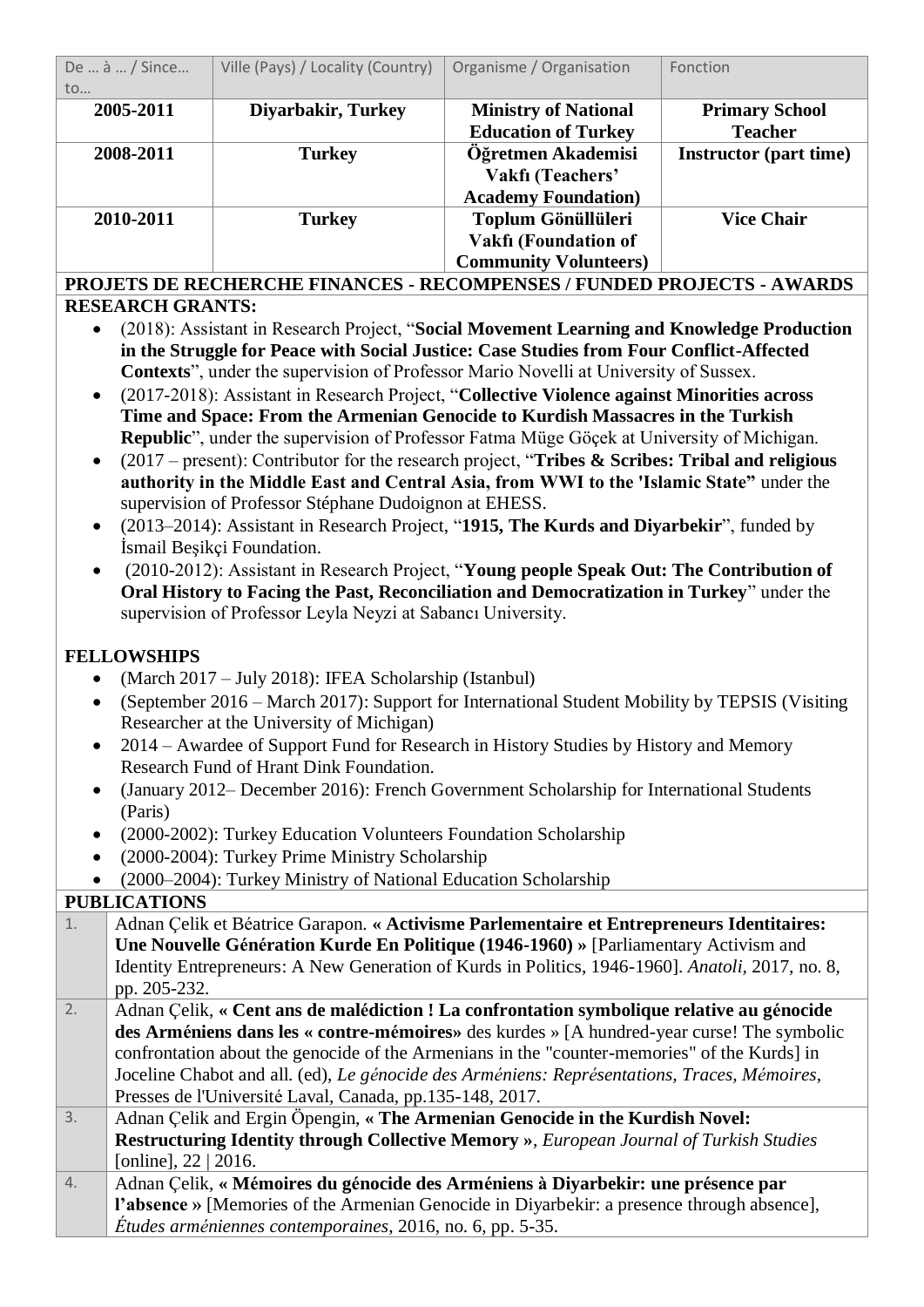| 5.               | Adnan Çelik and Namık Kemal Dinç, Yüzyıllık Ah! Toplumsal Hafizanın İzinde 1915 Diyarbekir                   |
|------------------|--------------------------------------------------------------------------------------------------------------|
|                  | [A Hundred Year Curse: In Search of Collective Memory, 1915 Diyarbekir], İsmail Beşikci Vakfı                |
|                  | Yayınları, İstanbul, 2015.                                                                                   |
| 6.               | Adnan Çelik, « The Insurrection of « subjugated knowledges »: The Emergence of                               |
|                  | Multidirectional Memory in Kurdish Public Sphere », in Kurds in Turkey: Ethnographies of                     |
|                  | <i>heterogeneous experiences, Lexington Books, 2019</i> [Forthcoming]                                        |
| $\overline{7}$ . | Adnan Çelik et Béatrice Garapon. « 1945-1975: From Mahabad republic to the defeat of                         |
|                  | <b>Kurdish uprising in Iraq</b> » in <i>The Cambridge History of the Kurds</i> , Cambridge University Press, |
|                  | 2019 [Forthcoming]                                                                                           |

# **BOOK**

• Adnan Çelik and Namık Kemal Dinç, *Yüzyıllık Ah! Toplumsal Hafızanın İzinde 1915 Diyarbekir [A Hundred Year Curse: In Search of Collective Memory, 1915 Diyarbekir]*, İsmail Beşikci Vakfı Yayınları, İstanbul, 2015.

# **CONFERENCE PRESENTATIONS**

• Adnan Çelik, « Radio Erevan and Russian-Kurdish Relations", *Tribes and Empires.* International workshop on The Russian-Kurdish Case in Comparative Perspective, EHESS, Paris, 5-6 June 2018.

Adnan Çelik, "Une mémoire qui résiste à travers les mots: le lexique du génocide des Arméniens dans la langue kurde", 22-24 novembre 2017, Mémorial de Caen, France.

• Adnan Çelik, "Memory that holds onto words: A mini lexicon of the Armenian Genocide in Kurdish", Workshops on Armenian and Turkish Scholarship (WATS), 14 – 17 September 2017, Berlin.

• Adnan Celik & Ergin Opengin, "The Armenian Genocide in the Kurdish Novel: Restructuring Identity through Collective Memory", at *2015 Hrant Dink Memorial Workshop*, "Genocide of the Ottoman Armenians in Art, Theater, Cinema, and Literature", Sabancı University, 3-4 November 2015.

• Adnan Çelik, "La confrontation symbolique relative au génocide arménien dans les récits kurdes", at Conference on *Représentations du génocide des Arméniens et des crimes de masse* Université de Moncton, Nouveau Brunswick, Canada, 1-3 October 2015.

• Adnan Çelik, "Les Beyaz Toros: symbole de peur et de mort incarnant le phénomène des disparitions forcées des années 1990 au Kurdistan de Turquie", at Conference on *Vies d'objets souvenirs de guerre* Université de Lorraine Metz, 8-9-10 October 2014.

• Adnan Çelik, "Survival Strategies of the Islamized Armenian Families: The Case of Diyarbakir Pasûr (Kulp)", *Conference on Islamized Armenians*, Hrant Dink Foundation, Istanbul, Turkey, 2-4 November 2013.

# **LANGUAGE SKILLS**

- Kurdish [Kurmancî and Zazakî] (Native)
- Turkish (Native)
- French (Fluent)
- English (Advanced)

# **REFERENCES**

**Professor Hamit Bozarslan** Directeur d'études à l'EHESS